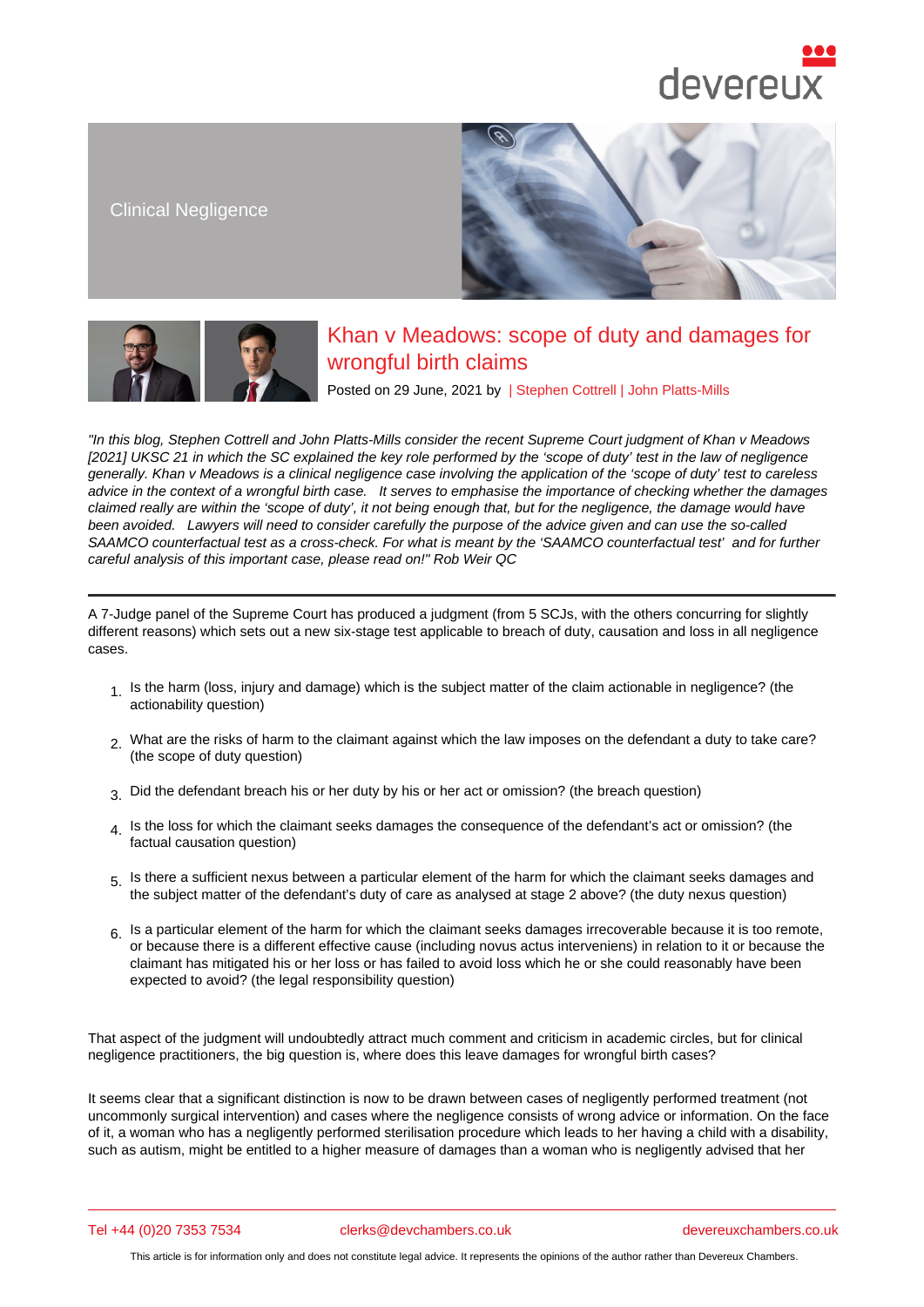child will not have a specific disability, such as haemophilia, and in reliance on that advice gives birth to a child with both haemophilia and autism. In advice cases, everything will now depend on the scope of the duty assumed by the advicegiver.

### The facts of Ms Meadows's claim

The claimant (Ms Meadows) became aware that a close relative had given birth to a child with haemophilia. She decided to visit her GP to seek advice as to whether she carried the haemophilia gene. Her GP wrongly arranged blood tests that could show only whether the patient has haemophilia, not whether they carry the haemophilia gene. When she received her results, she was wrongly led to believe that she did not have the haemophilia gene.

When Ms Meadows became pregnant several years later, she therefore did not undergo ante-natal foetal testing for haemophilia and her son was born with haemophilia. Yipp J at first instance found that had the claimant been aware that she was a carrier of the haemophilia gene she would have had foetal testing which would have detected the condition in her unborn child, and the pregnancy would have been terminated.

From a clinical perspective, it must be held in mind that not every child conceived by the claimant would have had haemophilia. The claimant's intention in being screened for the haemophilia gene was not to avoid becoming pregnant at all, but rather to enable her to have foetal testing to see whether any given child that she might have would have haemophilia.

#### The complicating factor  $-$  a child born with multiple disabilities

Had the child's only condition been haemophilia, this would have been a legally straightforward case. Breach of duty was admitted and there would have been little dispute that the claimant was entitled to the extra costs of raising a child with haemophilia. The complicating factor was that as well as having haemophilia, the child also suffered with autism. His autism did not flow from his haemophilia – it was an "unrelated disability". The parties agreed that the additional cost of raising a child with autism and haemophilia was much more (£9M) than raising a child with haemophilia alone (£1.4M).

The question for the courts was whether the claimant was entitled to recover the full cost related to the haemophilia and the autism, or merely to the haemophilia. The specialist clinical negligence judge (Yip J) decided that the claimant was entitled to the full amount. The Court of Appeal reversed that decision, and the Supreme Court unanimously agreed with the Court of Appeal.

## Multiple relevant counterfactuals

Before examining the reasons for the decision of the Supreme Court, it is instructive to look at two competing "counterfactual" scenarios that could be applied to this case:

- 1. If the claimant had been given appropriate advice, the child would not have been born and so the loss, including those associated with the child's autism, would have been avoided altogether (the "But for Counterfactual").
- 2. If the advice given to the claimant had been correct (i.e. (i) the claimant did not carry the relevant gene; (ii) the practitioner advised the claimant accordingly; and (iii) the claimant's child was not born with haemophilia), the claimant's child would still have been born with autism (the "SAAMCO Counterfactual").

Personal injury and clinical negligence lawyers are undoubtedly more used to looking at the But-for Counterfactual – in the context of analysing factual or but for causation. In the majority of cases, once but for causation is made out, causation is also established as a matter of law. When one isolates consideration of the but for analysis, one can perhaps see the significance Yipp J appears to have placed in reaching her conclusion on the finding that if the claimant had had another pregnancy, it would carry the same risk of autism but on the balance of probabilities the subsequent pregnancy would not have been affected by autism (as summarised by the Supreme Court at para 18).

The decision provides a reminder that whilst but for causation is usually (see exceptional circumstances such as the

Tel +44 (0)20 7353 7534 clerks@devchambers.co.uk devereuxchambers.co.uk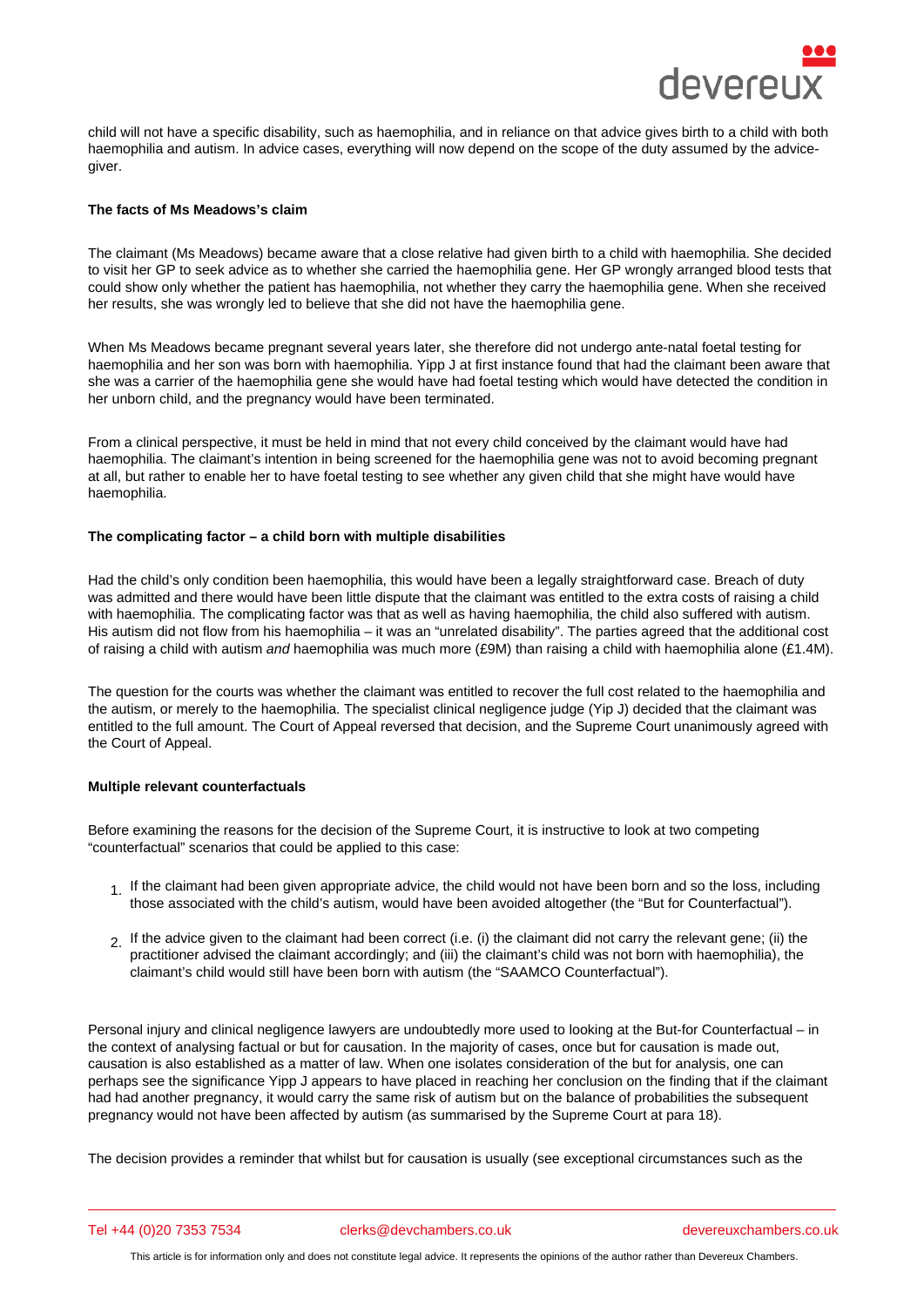Fairchild enclave) a necessary element of negligence it is not always sufficient to establish liability, there must also be "legal causation". However, the real focus of the decision is the need to consider the "scope of duty" owed by any professional and its implications for what should be recoverable by way of damages, in cases involving the negligent giving of information or advice. In such circumstances the court may have to consider the, often misunderstood, SAAMCO Counterfactual, in accordance with the dicta of Lord Hoffman in South Australia Asset Management Corpn v York Montague Ltd [1997] A.C. 191 (SAAMCO).

A reminder of basic principles of damages in wrongful birth cases

The starting point remains that damages for the wrongful birth of a healthy child will be extremely limited – only a modest amount will be awarded to compensate the claimant for the loss of the freedom to choose the size of their family in accordance with McFarlane v Tayside Health Board [2000] 2 AC 59 and Rees v Darlington Memorial Hospital NHS Trust [2003] 2 WLR 1091. The fundamental principle is that the ordinary cost of raising a child is offset by the non-financial blessing of having that child. However, damages may be recovered in wrongful birth cases where the mother suffers injury through the complications of pregnancy/labour (see McFarlane, above).

The class of cases with which Khan is concerned is those cases where a wrongful birth leads to a child being born with a disability. The courts have recognised (Parkinson v St James and Seacroft University Hospital NHS Trust [2001] EWCA Civ 530; Groom v Selby [2001] EWCA Civ 1522) – and the Supreme Court in Khan affirmed – that where a wrongful birth leads to a claimant having a disabled child, the claimant may recover the additional cost of raising the disabled child, i.e. the total cost of raising the disabled child, less the ordinary expenses of raising a healthy child.

These basic principles remain unchanged. The issue in Khan was the relatively unusual case where there are two disabilities – one which the parents unsuccessfully sought to avoid (haemophilia), and a second unrelated disability (autism) that afflicts the child who would not otherwise have been born had the parents been properly advised in respect of the first disability.

The Decision in Khan as it applies to clinical negligence

The Supreme Court in Khan recognised that where the scope of a doctor's duty is to take steps to prevent the claimant having any children at all in the future, and the negligence leads to a wrongful birth, the negligent doctor will be liable for the cost of all disabilities suffered by the child. That is because a doctor who fails to perform a sterilisation knows that the claimant wishes to avoid having any children in the future. The scope of duty is therefore to prevent any future pregnancies. It follows that it is within the scope of the doctor's duty to compensate the claimant for the additional cost of any reasonably foreseeable disabilities suffered by the child.

But where a claimant seeks advice in relation to the likelihood of a child being born with a specific disability, with the doctor knowing that the patient wishes to avoid having a child with that disability rather than having any children at all, the scope of the doctor's duty is narrower. As the Court of Appeal put it, when analysing the scope of the duty of care, the defendant assumed the risks associated with the child being born with haemophilia, but the claimant assumed the other ordinary risks associated with pregnancy, including the risk of having a child with autism.

The ratio of the majority of the Supreme Court is found at [63] – [65]:

63. In many, and probably a large majority of, cases of clinical negligence the application of the scope of duty principle results in the conclusion that a type of loss or an element of a claimant's loss is within the scope of the defendant's duty, without the court having to address the SAAMCO counterfactual. Where a surgeon negligently performs an operation and causes both physical injury and consequent economic loss to the patient, both types of loss will normally be within the scope of the defendant's duty of care. In other words, by undertaking the operation on the patient the surgeon takes responsibility for physical harm caused by any lack of skill and care in performing the operation and for consequential economic loss. Similarly, when a general medical practitioner negligently prescribes unsuitable medication, thereby causing injury or failing to prevent the development of an otherwise preventable medical condition, both the injury or condition and the consequential economic loss will generally be within the scope of the defendant's duty. The negligent care of a mother in the final stages of pregnancy can sadly have the result of the birth of a baby with brain damage and the defendant is normally liable to pay compensation for both the injury and the consequential additional cost of caring for the disabled child. In the Parkinson and Groom cases the object of the service undertaken was to prevent the birth of any child as in each case the mother did not want to have any more children. In Parkinson

#### Tel +44 (0)20 7353 7534 clerks@devchambers.co.uk devereuxchambers.co.uk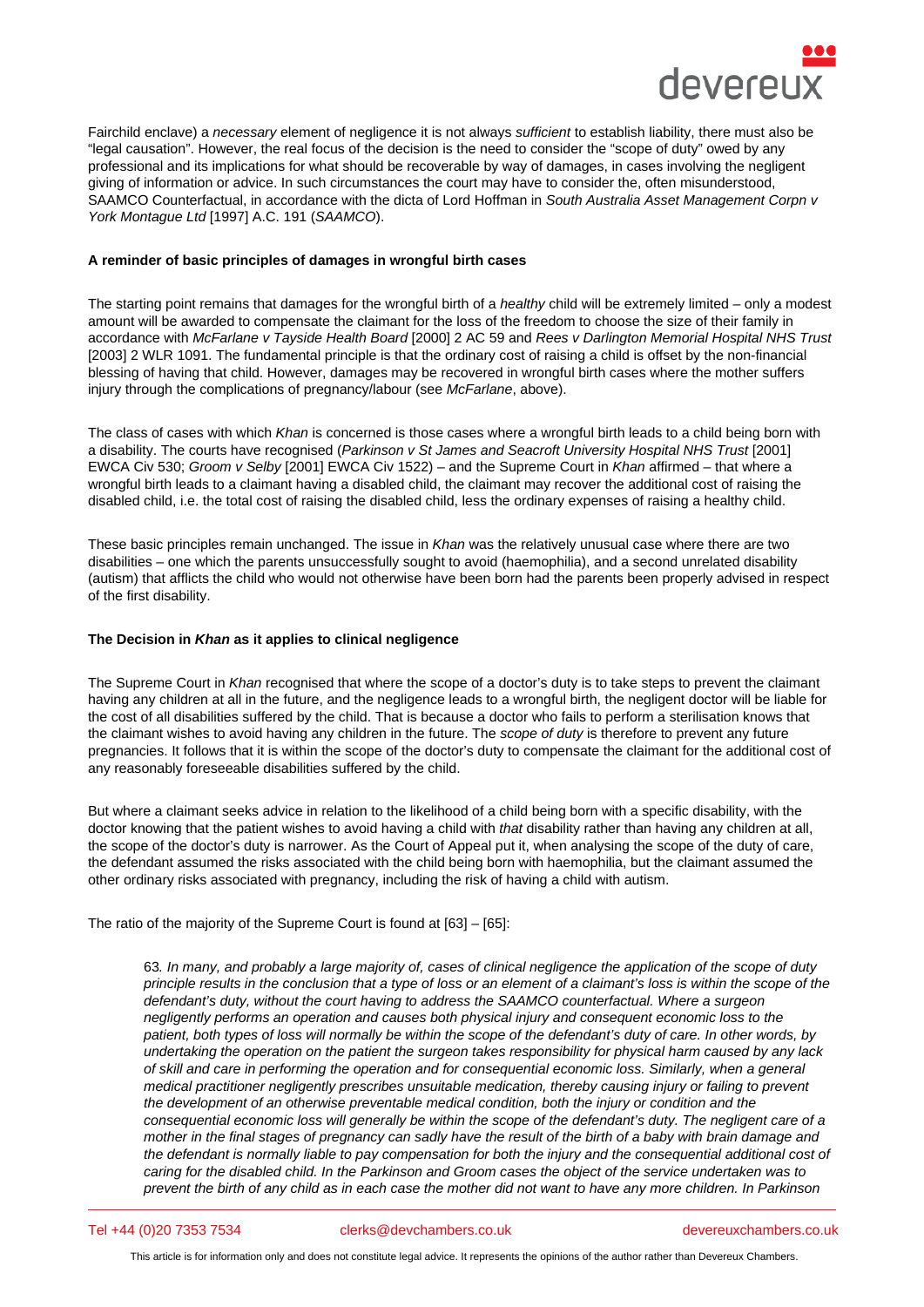the service undertaken was to prevent a pregnancy while in Groom the task which should have been performed was to make sure that the mother was not pregnant notwithstanding her recent sterilisation. In both cases the added economic costs of caring for a disabled child, whatever his or her disability, were within the scope of the defendant's liability because of the nature of the service which the defendant had undertaken. In none of those cases did the SAAMCO counterfactual have a role to play. But it is necessary in every case to consider the nature of the service which the medical practitioner is providing in order to determine what are the risk or risks which the law imposes a duty on the medical practitioner to exercise reasonable care to avoid. That is the scope of duty question."

Having considered the limited role of 'but for' causation at [64], at [65] the majority said:

 "…the scope of duty question depends principally upon the nature of the service which the defendant has undertaken to provide to the claimant. One asks: "what is the risk which the service which the defendant undertook was intended to address?" Where a medical practitioner has not undertaken responsibility for the progression of the pregnancy and has undertaken only to provide information or advice in relation to a particular risk in a pregnancy, the risk of a foreseeable unrelated disability, which could occur in any pregnancy, will not as a general rule be within the scope of the clinician's duty of care."

Applying that legal approach to the facts of the case, their Lordships at [67] cited with approval the judgment of Nicola Davies LJ in the Court of Appeal and said:

" … the scope of duty question is answered by addressing the purpose for which Ms Meadows obtained the service of the general medical practitioners. She approached the general practice surgery for a specific purpose. She wished to know if she was a carrier of the haemophilia gene. Mr Havers accepted as accurate Nicola Davies LJ's statement of the purpose of the consultation in para 27(i) of her judgment in the Court of Appeal

"The purpose of the consultation was to put [Ms Meadows] in a position to enable her to make an informed decision in respect of any child which she conceived who was subsequently discovered to be carrying the haemophilia gene."

Dr Khan owed her a duty to take reasonable care to give accurate information or advice when advising her whether or not she was a carrier of that gene. In this context it matters not whether one describes her task as the provision of information or of advice. The important point is that the service was concerned with a specific risk, that is the risk of giving birth to a child with haemophilia."

At [68] they continued:

Tel +44 (0)20 7353 7534 clerks@devchambers.co.uk devereuxchambers.co.uk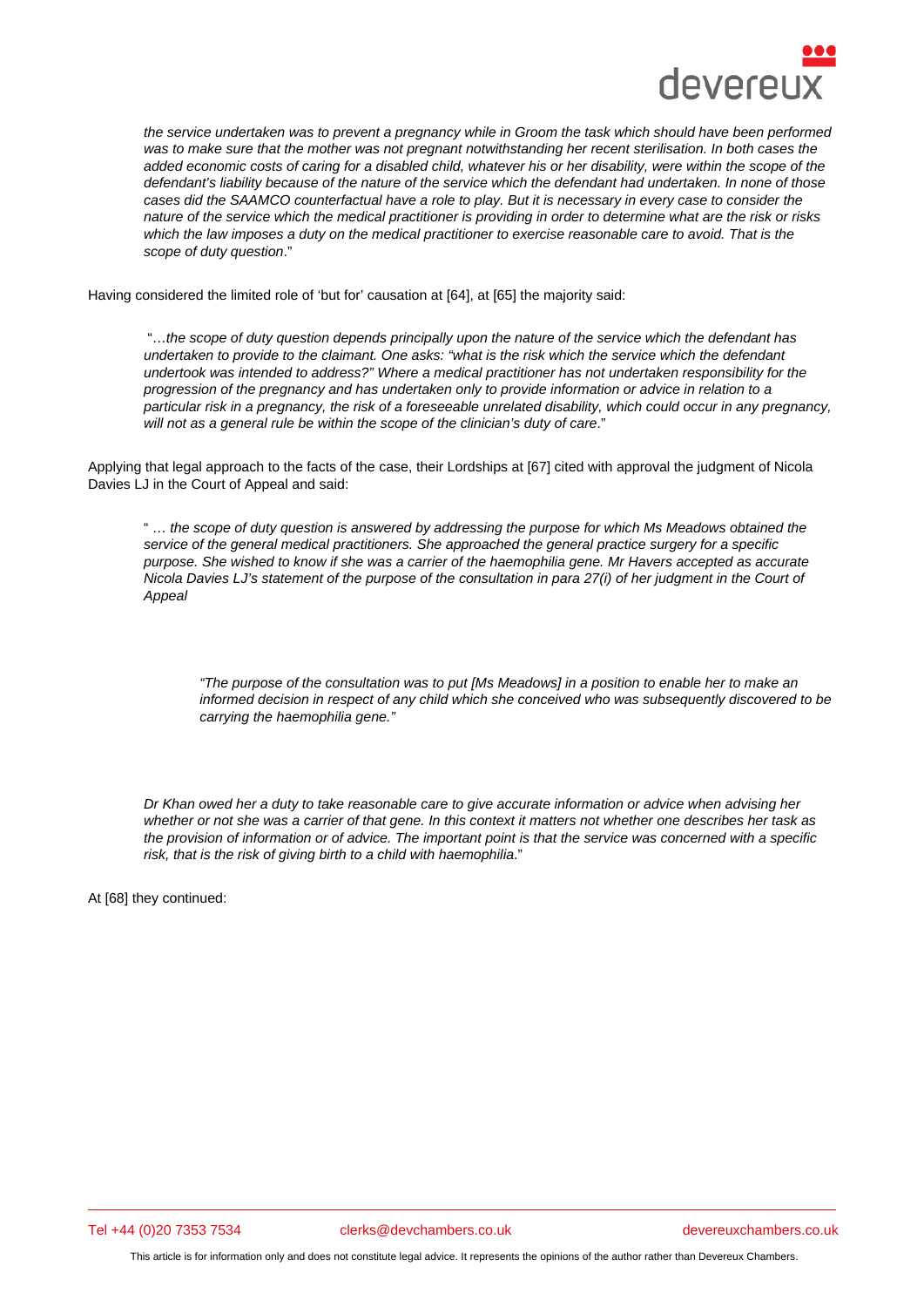"Thirdly, Dr Khan was in breach of her duty of reasonable care, as she readily admitted. Fourthly, as a matter of factual causation, Ms Meadows lost the opportunity to terminate the pregnancy in which the child had both haemophilia and autism. There was thus a causal link between Dr Khan's mistake and the birth of Adejuwon. But that is not relevant to the scope of Dr Khan's duty. In this case, fifthly, the answer to the scope of duty question points to a straightforward answer to the duty nexus question: the law did not impose on Dr Khan any duty in relation to unrelated risks which might arise in any pregnancy. It follows that Dr Khan is liable only for the costs associated with the care of Adejuwon insofar as they are caused by his haemophilia. One can also apply the SAAMCO counterfactual as an analytical tool by asking what the outcome would have been if Dr Khan's advice had been correct and Ms Meadows had not been a carrier of the haemophilia gene. The undisputed answer is that Adejuwon would have been born with autism. Sixthly, given the purpose for which the service was undertaken by Dr Khan, and there being no questions of remoteness of loss, other effective cause or mitigation of loss, the law imposes upon her responsibility for the foreseeable consequences of the birth of a boy with haemophilia, and in particular the increased cost of caring for a child with haemophilia."

It is of note that the court reached its decision on the "duty nexus question" (whether there is a sufficient nexus between a particular element of the harm for which the claimant seeks damages and the subject matter of the defendant's duty of care) without having to rely on the SAAMCO Counterfactual. Rather, the Supreme Court considered that the answer to the "scope of duty" question pointed to a straightforward answer to the "duty nexus question". However, in the Supreme Court's view the SAAMCO Counterfactual analysis could be applied and supported its conclusion. Furthermore, the Supreme Court considered this to probably be the case in the large majority of clinical negligence cases.

It should be held in mind that, SAAMCO concerned the way in which a financial institution might make a complex financial decision and the limited role in that process that negligently given advice might play – it might only be one factor in the decision making of a large, sophisticated company. It might be thought inappropriate to apply such an analysis in the context of a patient-doctor relationship, and that was the thrust of the claimant's submission. The Supreme Court rejected the claimant's submission on the ground that the SAAMCO approach – or the "scope of duty" approach as they preferred to call it – was of universal application.

The Effect of the Decision in Khan and how to Deal with it in Practice

There seems to be a significant incongruity between wrongful birth cases that flow from negligent treatment and those that flow from negligent advice. A mother whose negligently performed sterilisation leads to the birth of a child with the same disabilities as the child in Khan would receive the full measure of damages (£9M) whereas Ms Meadows received only £1.4M. That is potentially troubling.

At first blush, it might be thought that Defendants in clinical negligence cases might rush to categorise negligent treatment cases as negligent advice cases (for example, re-categorising a failed sterilisation as a failure to advise as to the outcome of the surgery and the chances of pregnancy) but we do not believe that this is a legitimate fear. The focus of the Supreme Court was on the substance of the relationship between the patient and practitioner and courts are unlikely to be persuaded by artificial attempts to limit or circumscribe the scope of duty as it appears from all the circumstances of the case.

It will be noted that the case of McFarlane concerned negligent advice following a vasectomy. In such a case, where the point of the advice is to avoid any pregnancy, it is likely that damages for all disabilities in the subsequently born child will be recoverable.

The emphasis at paragraph 65 of the judgment on the nature of the service and the comments of their Lordships at [63] on Parkinson and Groom tends to suggest that liability for the full measure of damages including the autism losses might attach in circumstances similar to those in Khan. Take the example in which a patient had reason to visit an obstetrician or specialist pregnancy advisory service (rather than a GP) and made it clear that in the event of her being the carrier of a genetic condition, such as haemophilia, she would have a sterilisation. The obstetrician/specialist practitioner arranges the wrong test which does not identify whether the patient carries the relevant gene (as in Ms Meadows's case), knowing that she intended to avoid any pregnancy should she carry the gene. On these facts, it is at least arguable that the nature of the service is such that the scope of the practitioner's duty entails liability in respect of the costs of manging all of the child's disabilities, including "unrelated disabilities".

Taking the above example further, could the Defendant argue that the nature of the service – arranging a test to detect

Tel +44 (0)20 7353 7534 clerks@devchambers.co.uk devereuxchambers.co.uk